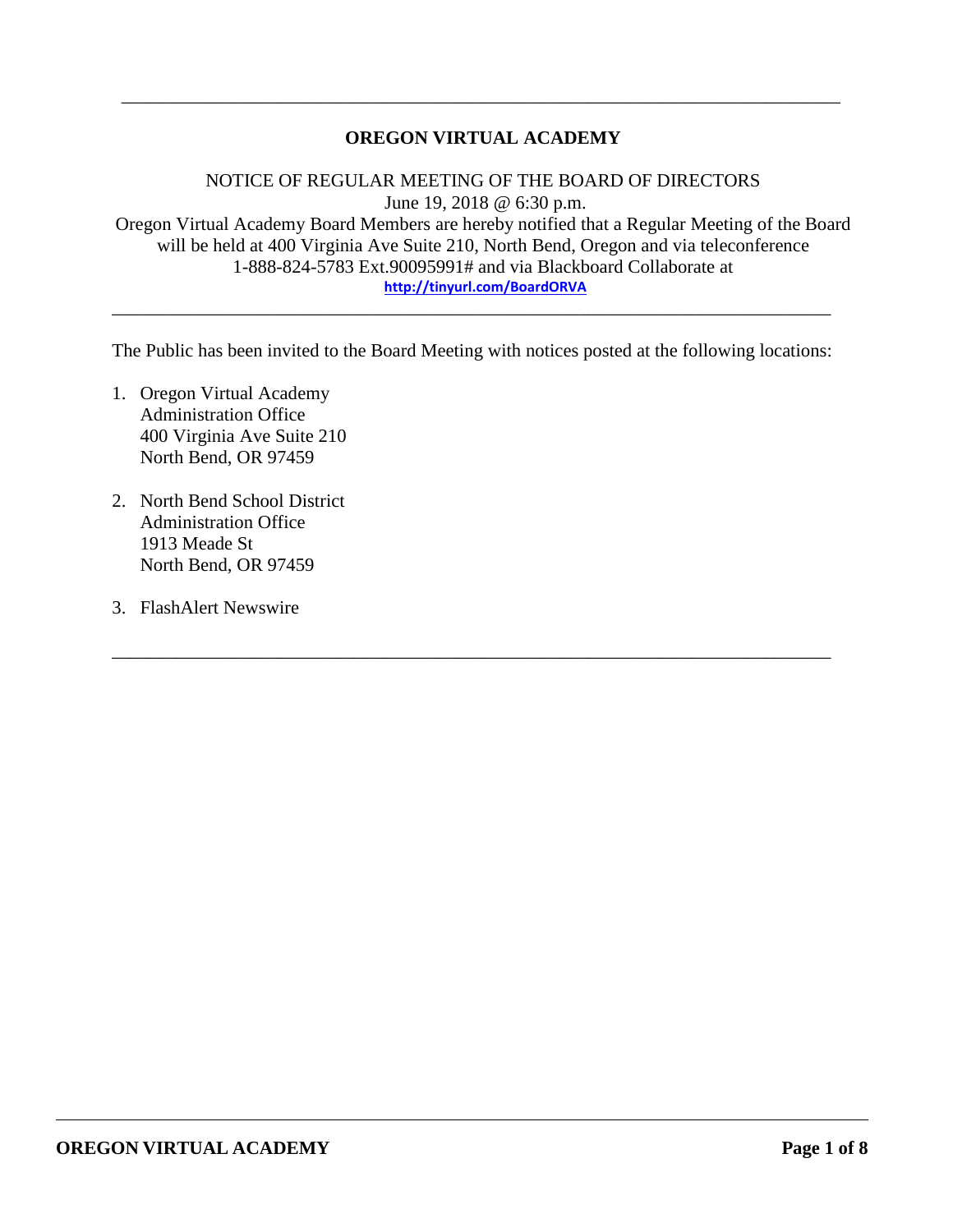## **MINUTES REGULAR MEETING MINUTES**

## **BOARD OF DIRECTORS OREGON VIRTUAL ACADEMY**

**Tuesday, June 19 th , 2018 6:30 p.m.** ORVA Office 400 Virginia Ave Suite 210 North Bend, OR 97459

# **INSTRUCTIONS FOR PRESENTATIONS TO THE BOARD BY PARENTS AND CITIZENS**

The Oregon Virtual Academy welcomes your participation at the School's Board meetings. The purpose of a public meeting of the Board of Directors is to conduct the affairs of the School in public. We are pleased that you are in attendance and hope that you will visit these meetings often. Your participation assures us of continuing community interest in our School. To assist you in the ease of speaking/participating in our meetings, the following guidelines are provided.

- 1. Agendas are available to all audience members at the door to the meeting or by requesting the agenda from School Officials (541-751-8060).
- 2. The "Public Comment" portion is set aside for members of the audience to raise issues that are not specifically on the agenda. These presentations are limited to three (3) minutes and total time allotted to non-agenda items will not exceed fifteen (15) minutes. The Board may give direction to staff to respond to your concern or you may be offered the option of returning with a citizen-requested item.
- 3. When addressing the Board, speakers are requested to stand, to state their name and address, and to adhere to the time limits set forth.
- 4. Citizens may request that a topic related to school business be placed on a future agenda by submitting a written request at least seventy-two (72) hours in advance of any regular meeting. Once such an item is properly placed on the agenda, the Board can respond, interact, and act upon the item.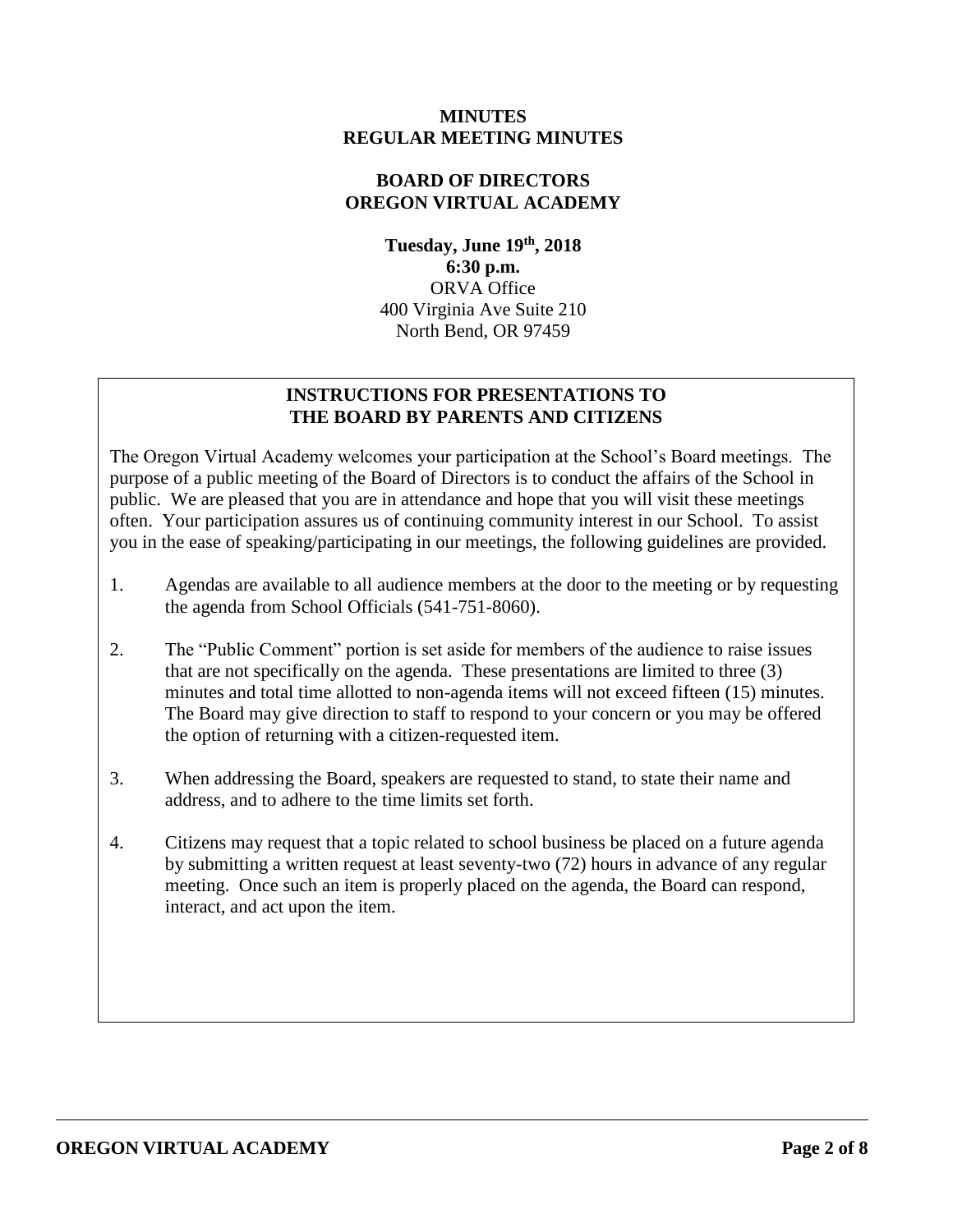# **I. PRELIMINARY**

**A.** CALL TO ORDER

Meeting was called to order by the Board Chair at 6:35 P.M.

#### **B.** Roll Call

| <b>Member</b>       | Title         | Term      | <b>Present</b> | <b>Absent</b> | <b>In</b> | Out |
|---------------------|---------------|-----------|----------------|---------------|-----------|-----|
| Mr. Paul Tannahill  | Member        | 2015-2018 | Х              |               |           |     |
| Mr. Michael Herndon | Member        | 2015-2018 | х              |               |           |     |
| Ms. Terri Bennink   | Secretary     | 2016-2019 |                | х             |           |     |
| Mr. Steven Isaacs   | Member        | 2016-2019 |                |               |           |     |
| Mr. Brian Bray      | Chairman      | 2016-2019 | X              |               |           |     |
| Mr. Barry Jahn      | Vice Chairman | 2017-2020 | X              |               |           |     |
| Vacant              | Member        | 2017-2020 |                |               |           |     |

# **II. COMMUNICATIONS**

**A)** PUBLIC COMMENTS:

No individual comment shall be for more than three (3) minutes and the total time for this purpose shall not exceed fifteen (15) minutes. Board members may respond to comments however no action can be taken. The Board may give direction to staff following comment.

- **B)** BOARD/STAFF DISCUSSION
	- 1. School Informational Reports

a. HOS Introductory Comments-S. Werlein

# *Mr. Werlein thanks board and all staff for a great first year and for all that were involved in graduation.*

b. "GRIT" PLC Presentation-L. Trottier

*Ms. Trottier gives an overview of GRIT – a bottom up approach to increase student success.* [See full](https://drive.google.com/file/d/1MnvVazhtbaJ933bD4rw0SNyOIna1M4Sh/view?usp=sharing)  [presentation here](https://drive.google.com/file/d/1MnvVazhtbaJ933bD4rw0SNyOIna1M4Sh/view?usp=sharing)*.*

> c.Review of Financial Packet (through May 2018)-C. Chun-Hoon, Finance Manager

*Mr. Chun-Hoon gives an overview of the FY 18 full year forecasted budget, and SPED funding vs expense.* [See full report here](https://drive.google.com/file/d/1W_CL6MkpTEZ1xBDvD54uiX1VmBf3--6u/view?usp=sharing)*.* 

d.Credit Card Charges (through May 2018)-M. Caldwell, Office Manager *Ms. Caldwell gives an overview of the May 2018 credit card charges.* 

- 2. Board of Directors Discussion:
	- a. Committee Updates

i) Finance Committee - Mr. Herndon, Board Member

*Mr. Herndon gives an overview on some presentations coming up for a vote later in the meeting regard the additional windfall funding.* 

*Mr. Herndon gives his approval for the K12 invoices during the consent agenda.* 

ii) The ORVA Forum – Mr. Jahn, Board Member

*Mr. Jahn gives an overview of the most recent ORVA Consortium committee meeting. See meeting* 

### **OREGON VIRTUAL ACADEMY Page 3 of 8**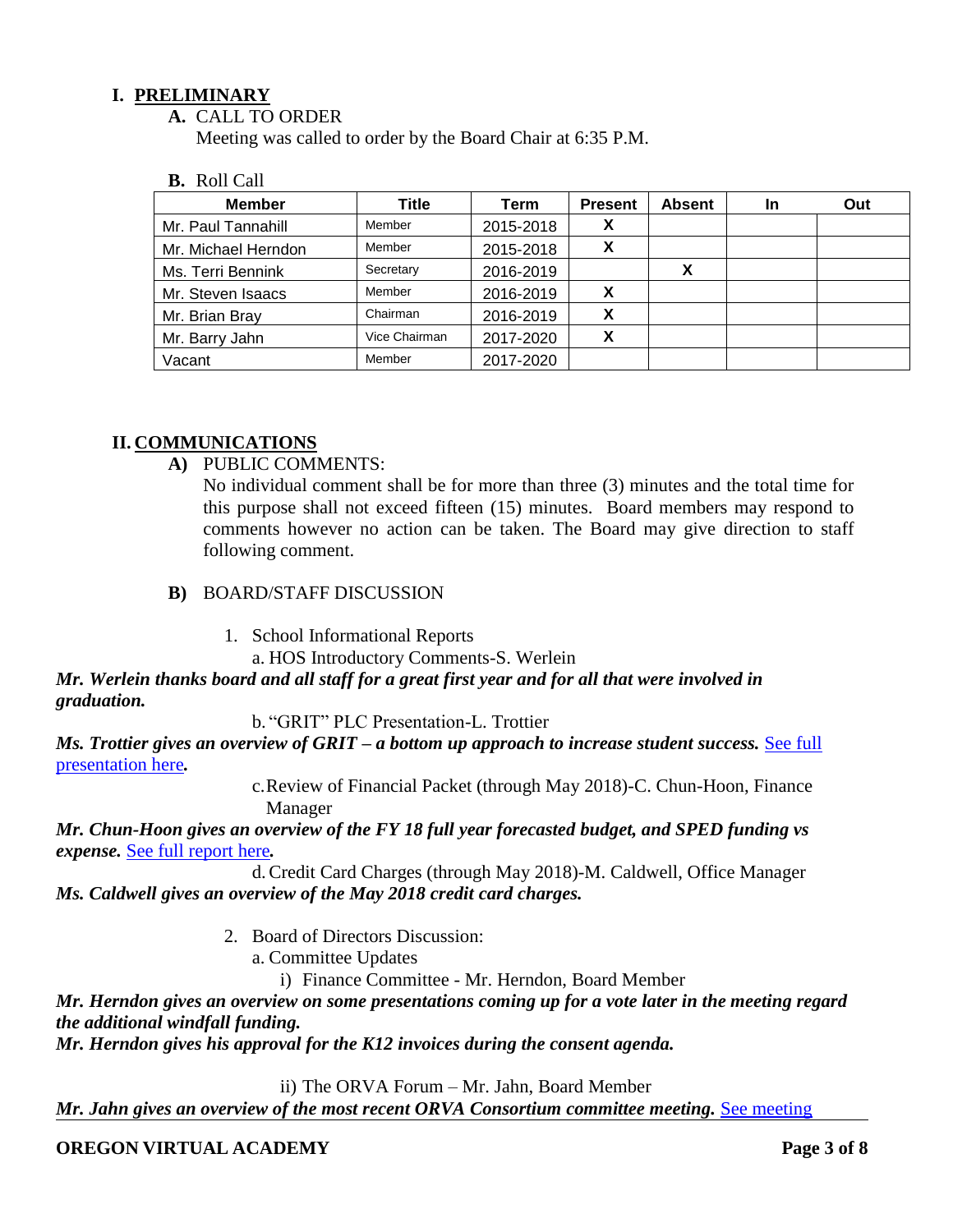[notes here.](https://drive.google.com/file/d/15QGPLQyGnlIf83Mb7V_jv9AA1rPluB-a/view?usp=sharing)

iii) Professional Services Committee – Mr. Bray, Board Member

*No report due to technical issues.* 

iv) Policy Committee – Mr. Herndon, Board Member *Mr. Hendon shares the policies that are to be adopted later in the meeting. [See detailed policies here.](https://drive.google.com/open?id=1fxiuT3VOgNCfHShcBDtDtupHP23BnDA5)* 

### **III. CONSENT AGENDA ITEMS**

All matters listed under the consent agenda are considered by the Board to be routine and will be approved/enacted by the Board in one motion in the form listed below. Unless specifically requested by a Board member for further discussion or removed from the agenda, there will be no discussion of these items prior to the Board votes on them. The Head of School recommends approval of all consent agenda items.

**A.** ITEMS FOR APPROVAL

- 1. Previous Meeting Minutes a. May 15<sup>th</sup>[, 2018](https://drive.google.com/file/d/1hF98AOliztlQbERbtgc_yLuAL441dHOy/view?usp=sharing)
- 2. [K12 Invoice Payment](https://drive.google.com/file/d/1NpRBnFW9grJHM0DIzmXh-xN6tx7Us6Yu/view?usp=sharing)

*Mr. Isaacs moved to approve the consent agenda items. Mr. Herndon seconded the motion. All were in favor with none opposed. The motion carried.* 

### **IV. ACTION ITEMS**

#### 1) IV-BDRPT-01\_6-19-18

Discussion and Possible Action on Board Adopted Policy

*Mr. Herndon shares that the policies were distributed during last month's meeting for a first reading. Tonight, the board will be asked to adopt 3 policies:* [Section AB, C, and D](https://drive.google.com/drive/folders/1fxiuT3VOgNCfHShcBDtDtupHP23BnDA5?usp=sharing)*. These are all based on state and federal law.* 

| <b>Member</b>       | <b>Motion</b> | Aye                | <b>No</b>         | <b>Abstain</b> | <b>Absent</b> |
|---------------------|---------------|--------------------|-------------------|----------------|---------------|
| Mr. Paul Tannahill  |               | χ                  |                   |                |               |
| Mr. Michael Herndon | Χ             | χ                  |                   |                |               |
| Ms. Terri Bennink   |               |                    |                   |                | χ             |
| Mr. Steven Isaacs   | 2nd           | X                  |                   |                |               |
| Mr. Brian Bray      |               | Χ                  |                   |                |               |
| Mr. Barry Jahn      |               | X                  |                   |                |               |
| Vacant              |               |                    |                   |                |               |
|                     |               | <b>Not Carried</b> |                   |                |               |
| Motion              | Carried (X)   |                    | Vote, (A) (N)(Ab) | Tabled (       |               |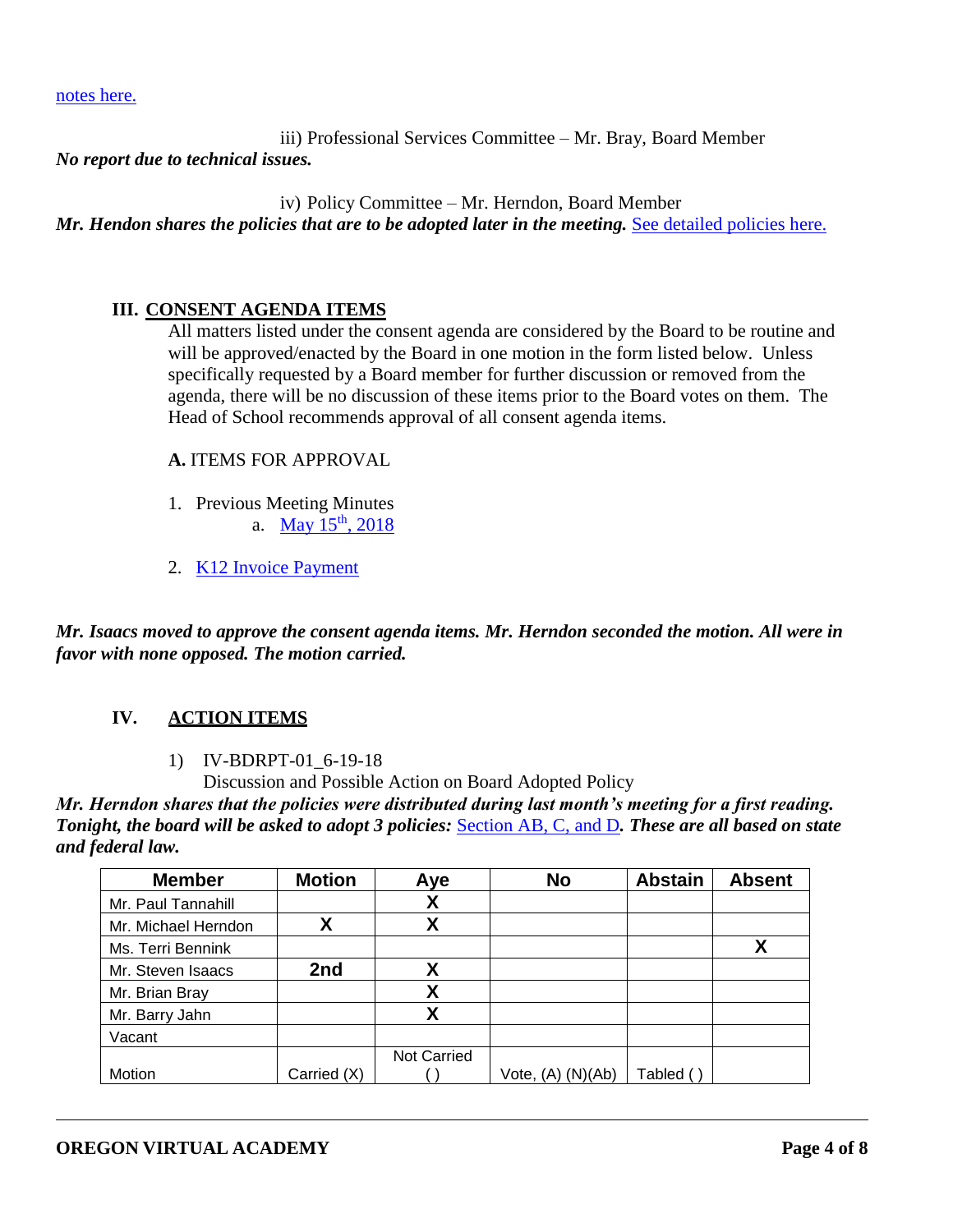# *Mr. Herndon moved to approve and adopt Board Policies AB, C, and D. Mr. Isaacs seconded the motion. All were in favor with none opposed. The motion carried.*

# 2) IV-BDRPT-02\_6-19-18

Discussion and Possible Action related to proposed Educational Products and Services Agreement with K12.

*Mr. Herndon shares that this is the contract with ORVA and K12 that has been in negotiation.*  [See the full contract here.](https://drive.google.com/file/d/1hFqtJ_Q9ijaz6hZHuJgR538lN_QTaBC0/view?usp=sharing)

*Mr. Herndon shares that instead of balanced budget credit, ORVA starts with a balanced budget to start at the beginning of the year. Will make for clearer financial reporting and shares the risk and responsibility.* 

| <b>Member</b>       | <b>Motion</b> | Aye                | <b>No</b>         | <b>Abstain</b> | <b>Absent</b> |
|---------------------|---------------|--------------------|-------------------|----------------|---------------|
| Mr. Paul Tannahill  |               | Χ                  |                   |                |               |
| Mr. Michael Herndon | Χ             | v                  |                   |                |               |
| Ms. Terri Bennink   |               |                    |                   |                |               |
| Mr. Steven Isaacs   |               | χ                  |                   |                |               |
| Mr. Brian Bray      | 2nd           | X                  |                   |                |               |
| Mr. Barry Jahn      |               | Χ                  |                   |                |               |
| Vacant              |               |                    |                   |                |               |
|                     |               | <b>Not Carried</b> |                   |                |               |
| Motion              | Carried (X)   |                    | Vote, (A) (N)(Ab) | Tabled ()      |               |

*MR. Herndon moved to approve the Educational Products and Services Agreement with K12. Mr. Bray seconded the motion. All were in favor with none opposed. The motion carries.* 

3) IV-BDRPT-03\_6-19-18

Discussion and Possible Action on the SY 2018-2019 Budget and Staffing Plan. (Presentation will include second version of SY 2018-2019 Budget, and proposed staffing plan based on budgeted staffing ratios and projected enrollment. Administration will seek approval from board to make appropriate staffing decisions based upon this information)

*Mr. Werlein shares that the staffing plan was built on the most recent enrollment case and the agreed to ratios. Ratios are the same as this year's staffing plan.* 

*Mr. Chun-Hoon reviews the budget for the staffing plan.* 

| <b>Member</b>       | <b>Motion</b> | Aye            | <b>No</b>         | <b>Abstain</b> | <b>Absent</b> |
|---------------------|---------------|----------------|-------------------|----------------|---------------|
| Mr. Paul Tannahill  |               | X              |                   |                |               |
| Mr. Michael Herndon | Χ             | χ              |                   |                |               |
| Ms. Terri Bennink   |               |                |                   |                |               |
| Mr. Steven Isaacs   |               | X              |                   |                |               |
| Mr. Brian Bray      |               | χ              |                   |                |               |
| Mr. Barry Jahn      | 2nd           | х              |                   |                |               |
| Vacant              |               |                |                   |                |               |
|                     | Carried       |                |                   |                |               |
| Motion              | (X)           | Not Carried () | Vote, (A) (N)(Ab) | Tabled ()      |               |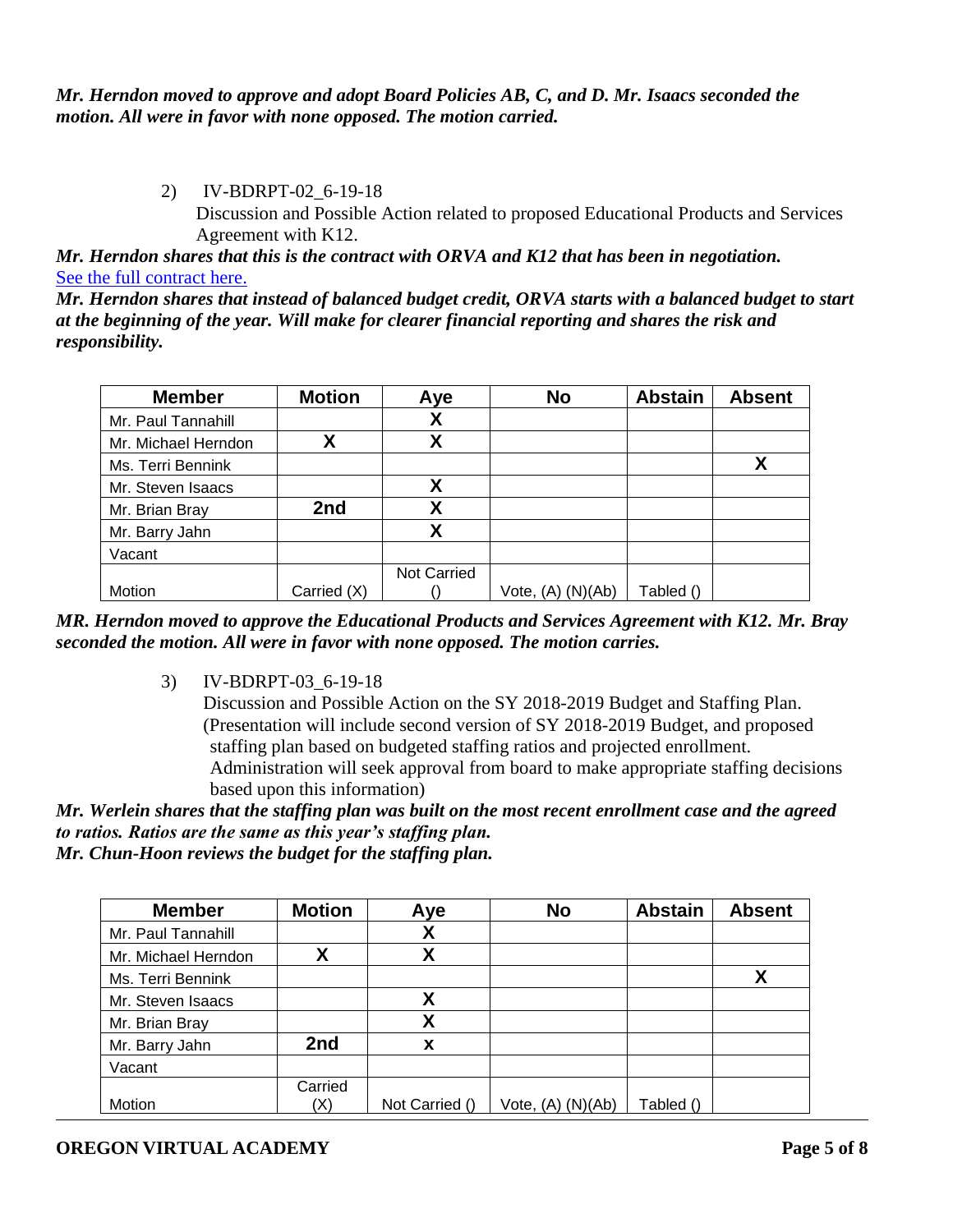*Mr. Herndon moved to approve the budget and staffing plan for the 2018/2019 budget year. Mr. Jahn seconded the motion. All were in favor with none opposed. The motion carried.* 

4) IV-BDRPT-04\_6-19-18

Discussion and Possible Action related to Windfall Funds Utilization.

*Mr. Herndon shares an agreement between ORVA and K12 where each party puts \$300,000 into a pool to be invested in ORVA.* 

*Summer school, expanded options, and staff signing bonus are options for use.* 

*Mr. Herndon suggested a \$5,000 signing bonus for all staff. This funding will only happen this year and will not carry over into following school years.* 

*Mr. Bray shares concern that we are not saving enough in the budget if we spend all the funds.* 

*Mr. Jahn asks if this is just for returning staff or for all staff including new hires, how will we handle if staff leave mid-year?*

*Mr. Herndon shares that these funds would not touch the board reserve fund so there will be surplus funds available after bonuses are given.*

| <b>Member</b>       | <b>Motion</b> | Aye            | <b>No</b>             | <b>Abstain</b> | <b>Absent</b> |
|---------------------|---------------|----------------|-----------------------|----------------|---------------|
| Mr. Paul Tannahill  |               |                |                       |                |               |
| Mr. Michael Herndon |               |                |                       |                |               |
| Ms. Terri Bennink   |               |                |                       |                |               |
| Mr. Steven Isaacs   |               |                |                       |                |               |
| Mr. Brian Bray      |               |                |                       |                |               |
| Mr. Barry Jahn      |               |                |                       |                |               |
| Vacant              |               |                |                       |                |               |
| Motion              | Carried ()    | Not Carried () | Vote, $(A)$ $(N)(Ab)$ | Tabled (X)     |               |

*Mr. Tannahill suggests spreading the funds throughout multiple years.* 

*Item was tabled for a later meeting.* 

5) IV-BDRPT-05\_6-19-18

Discussion and Possible Action related to the SY 2018-2019 Salary Schedule. *Mr. Werlein shares that this schedule is a 2.5% increase average across the board. See the full Salary* [Schedule here.](https://drive.google.com/file/d/1-NtvFi2iBAC3EEqyBK7ESy9mt4g_7wBj/view?usp=sharing)

| <b>Member</b>       | <b>Motion</b> | Aye         | <b>No</b>             | <b>Abstain</b> | <b>Absent</b> |
|---------------------|---------------|-------------|-----------------------|----------------|---------------|
| Mr. Paul Tannahill  |               | χ           |                       |                |               |
| Mr. Michael Herndon | Χ             | χ           |                       |                |               |
| Ms. Terri Bennink   |               |             |                       |                | X             |
| Mr. Steven Isaacs   | 2nd           | Χ           |                       |                |               |
| Mr. Brian Bray      |               | Χ           |                       |                |               |
| Mr. Barry Jahn      |               | Χ           |                       |                |               |
| Vacant              |               |             |                       |                |               |
|                     |               | Not Carried |                       |                |               |
| Motion              | Carried (X)   |             | Vote, $(A)$ $(N)(Ab)$ | Tabled ()      |               |

*Mr. Herndon moved to approve the SY 2018-2019 salary schedule. Mr. Isaacs seconded the motion. All* 

# **OREGON VIRTUAL ACADEMY Page 6 of 8**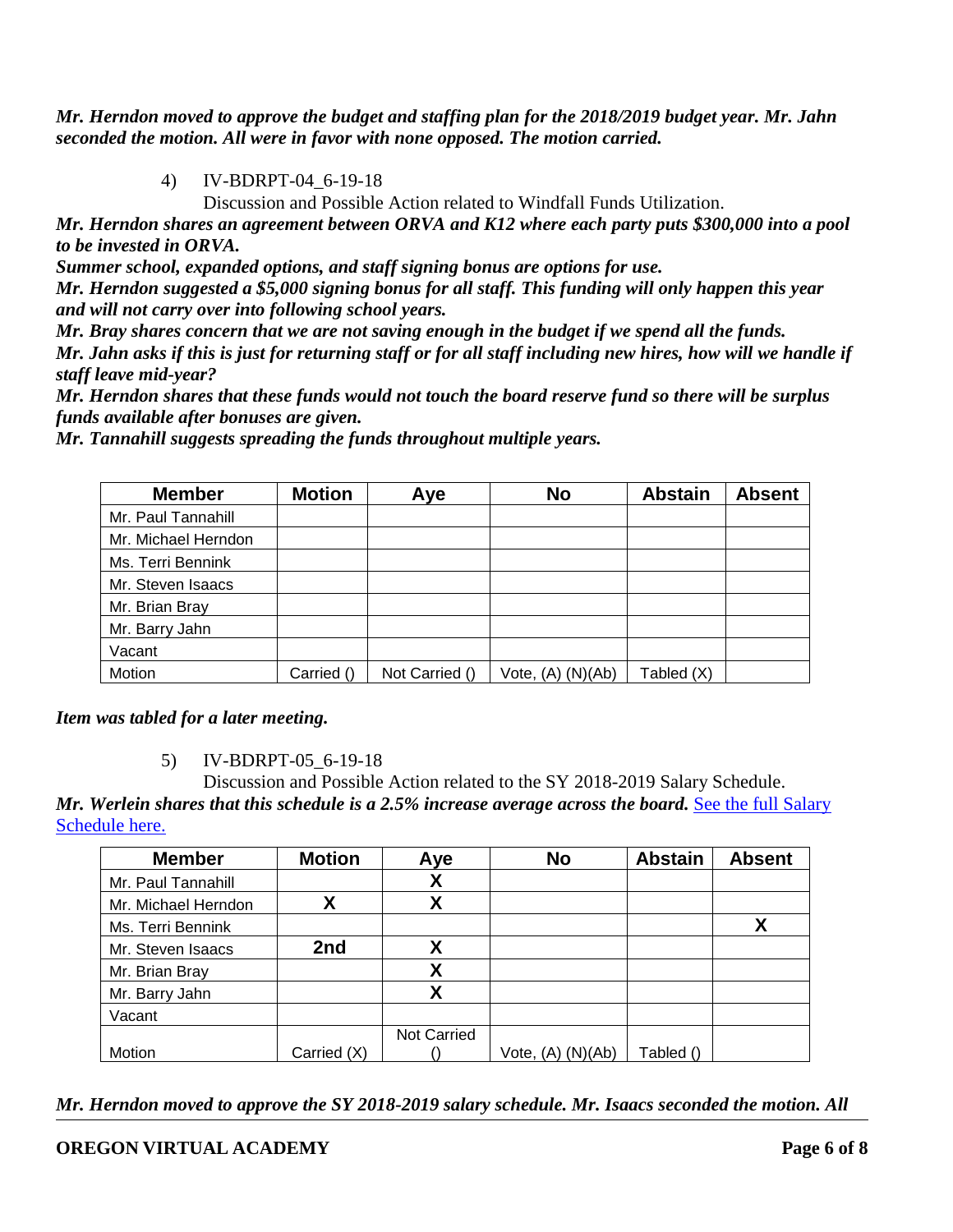# *were in favor with none apposed. The motion carried.*

6) IV-BDRPT-06\_6-19-18 Discussion and Possible Action related to the New Teacher Agreement Documents.

*Mr. Jahn shares about the documents for approval. Employment agreement, Job Offer agreement (at will), Job Description. All new staff will be offered a job offer let and determined ratio of returning staff will be offered an employment agreement. Gives new staff and admin flexibility if it's not the right fit.*  [See proposed documents here](https://drive.google.com/drive/folders/11uirRg8g59UKY5dmkc4OPr4oIpTixns9?usp=sharing)*.* 

| <b>Member</b>       | <b>Motion</b> | Aye         | <b>No</b>             | <b>Abstain</b> | <b>Absent</b> |
|---------------------|---------------|-------------|-----------------------|----------------|---------------|
| Mr. Paul Tannahill  |               | Χ           |                       |                |               |
| Mr. Michael Herndon |               | Χ           |                       |                |               |
| Ms. Terri Bennink   |               |             |                       |                |               |
| Mr. Steven Isaacs   | 2nd           | χ           |                       |                |               |
| Mr. Brian Bray      | χ             | Χ           |                       |                |               |
| Mr. Barry Jahn      |               | Χ           |                       |                |               |
| Vacant              |               |             |                       |                |               |
|                     |               | Not Carried |                       |                |               |
| Motion              | Carried (X)   |             | Vote, $(A)$ $(N)(Ab)$ | Tabled ()      |               |

*Mr. Bray moves to approve the new teacher agreement documents. Mr. Isaacs seconded the motion. All were in favor with none opposed. The motion Carried.* 

7) IV-BDRPT-07\_6-19-18

Discussion and Possible Action regarding Approval of Liability Insurance Coverage.

*Mr. Werlein discussed the details of the liability and accident insurance for renewal. Premium went down 21%. This is a separate discussion from health insurance coverage and carriers.*  [See Insurance Renewal Proposal Summary here.](https://drive.google.com/file/d/1bM7EKqJF9M8qApqKkduOKGs7NDITLxl_/view?usp=sharing)

| <b>Member</b>       | <b>Motion</b> | Aye                | <b>No</b>         | <b>Abstain</b> | <b>Absent</b> |
|---------------------|---------------|--------------------|-------------------|----------------|---------------|
| Mr. Paul Tannahill  | 2nd           | Λ                  |                   |                |               |
| Mr. Michael Herndon | χ             | Χ                  |                   |                |               |
| Ms. Terri Bennink   |               |                    |                   |                | Χ             |
| Mr. Steven Isaacs   |               | Χ                  |                   |                |               |
| Mr. Brian Bray      |               | χ                  |                   |                |               |
| Mr. Barry Jahn      |               | χ                  |                   |                |               |
| Vacant              |               |                    |                   |                |               |
|                     |               | <b>Not Carried</b> |                   |                |               |
| Motion              | Carried (X)   |                    | Vote, (A) (N)(Ab) | Tabled ()      |               |

*Mr. Herndon moved to approve the Liability Insurance Coverage. Mr. Tannahill seconded the motion. All were in favor with none opposed. The motion carried.*